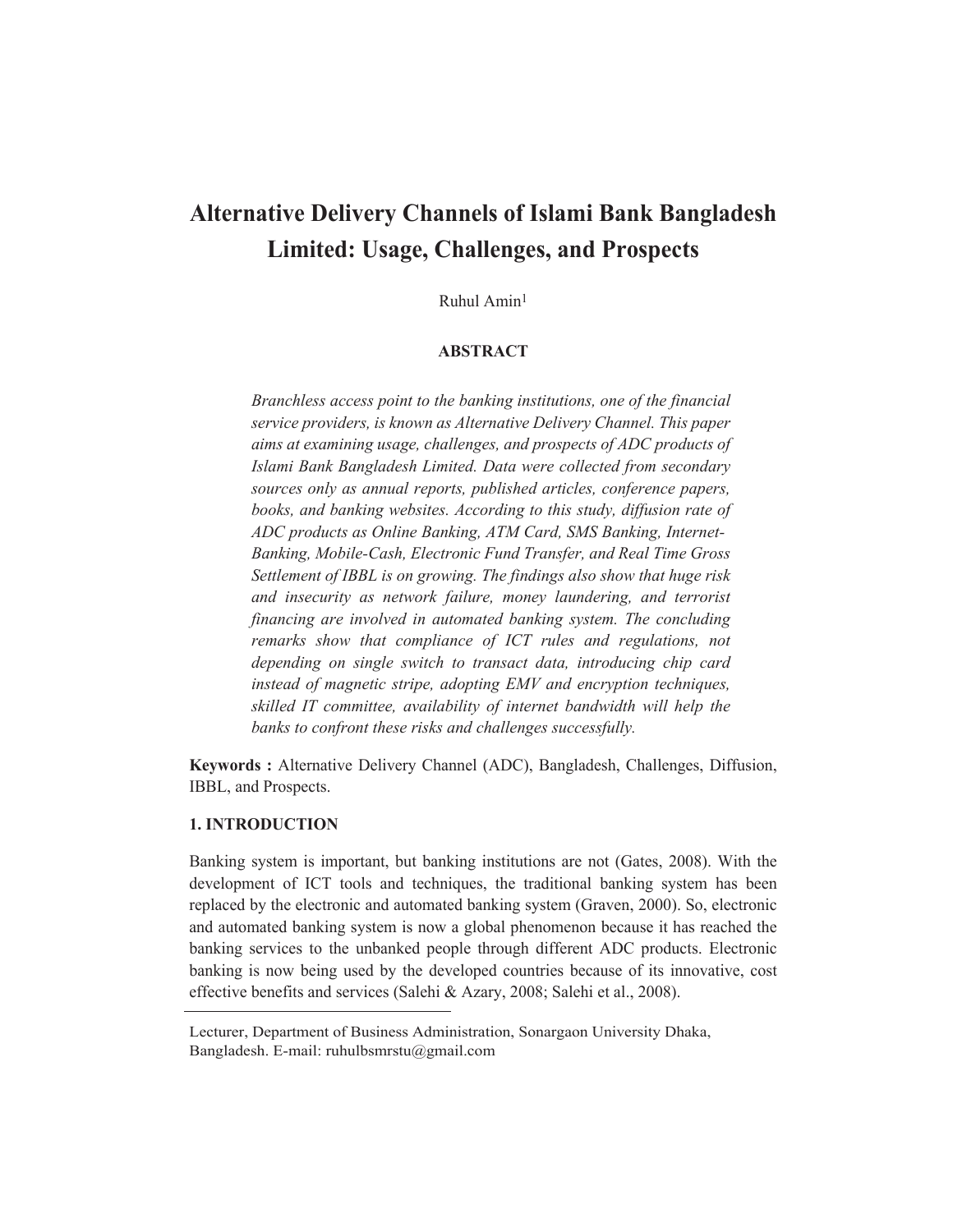At present, Bangladesh Bank (BB) has also undertaken huge project in building up modern payment automation infrastructure. Bangladesh Automated Clearing House (BACH) has started operation resulting in a gradual shift from cash and paper based transactions to electronic modes of payments. Bangladesh Automated Clearing House (BACH) process has replaced the traditional system of clearing bank drafts, cheques, pay orders, dividend with the automated system. Apart from such non-cash payment instruments, various ATM cards as credit card, debit card transactions are popular, especially in the urban areas (Bangladesh Bank [BB], 2017). At present, 51 banks are operating card business in Bangladesh. Among those, interbank ATM transactions of 49 banks and POS transactions of 39 banks are being routed through National Payment Switch Bangladesh (NPSB). Other banks are also likely to join to NPSB. The number and volume of the interbank ATM and POS transactions through NPSB are growing rapidly (BB, 2017).

Islami Bank Bangladesh limited has become very popular through introducing various ADC products and services in Bangladesh. Therefore, this study covers the diffusion, challenges, and prospects of ADC products of Islami Bank Bangladesh Limited. For this purpose this study report has been grouped into four parts. First part discusses the related past studies on electronic banking and ADC products; second part discusses the methods and techniques of data collection and presentation; third part describes findings and discussion; and final part of this study provides conclusions, recommendations, and call for future research.

#### **2. LITERATURE REVIEW**

Various studies regarding internet banking and ADC products of the U.S.A., Japan, Europe, Romania, Turkey, Malaysia, and Saudi Arabia banking institutions, were conducted by Pyun et al. (2002), Gurau (2002), Polatoglu & Ekin (2001), Balachandher et al. (2000), and Jasimuddin (2004).

Mia et al. (2007) found that internet banking is also expanding and developing rapidly in Thailand, Malaysia, Singapore, and in Philippines. Studies regarding diffusion, and usage of internet banking and ADC products and services in Zimbabwe, China, Tunisia, Nigeria, and in Iran, were conducted by Thulani et al. (2009), Guangying (2009), Dhekra (2009), Adesina & Ayo (2010), Maiyaki & Mokhtar (2010), and Salehi & Alipour (2010).

Salhieh et al. (2011) explored the assessment of Jordan's banking sectors' readiness for providing electronic banking services. The findings of this study showed that both bank managers and customers have positive attitude towards using various alternative delivery services because electronic banking system saves time, and reduces the cost.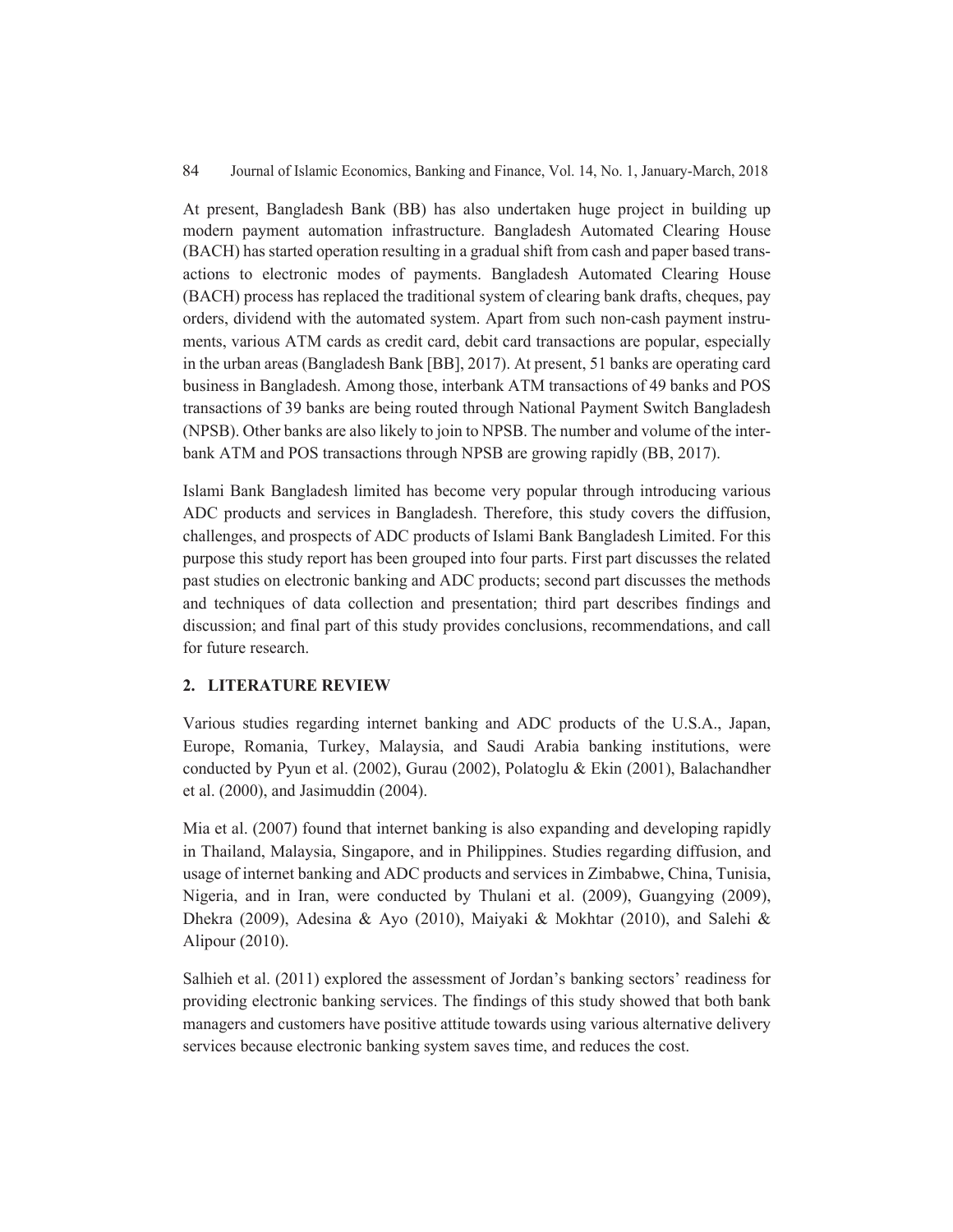Studies on electronic banking, computer and internet usage had been done in Bangladesh by Azam (2007), Awal (2004), and Bakta et al. (2007). Alternative delivery services had been available in Bangladesh since 2001. The Foreign Commercial Banks (FCBs) in Bangladesh have brought about huge changes in retail banking with developed electronic, technological, and automated tools and techniques during the early 1990s. On the other hand, State-owned Commercial Banks (SCBs) and Private Commercial Banks (PCBs) used to provide alternative delivery services in a limited scale during the late 1990s (Baten & Kamil, 2010). Now, several PCBs and FCBs in Bangladesh are providing alternative delivery services (Baten & Kamil, 2010).

Islami Bank Bangladesh Ltd. is one of the commercial banks in Bangladesh and scores an average of 82 in technology driven services (based on a scoring on CBS, I-Banking, Mobile Banking, SMS Banking, SMS Notification, EFT, online banking, ATM, Point of Sale, Cards, SWIFT), which is above the industry average of 78 (Rahman, 2017).

#### **3. STUDY OBJECTIVES**

Major objectives of the study are stated below:

- To explore the diffusion and usage level of ADC products introduced by Islami Bank Bangladesh Limited.
- To examine the risks and challenges of ADC products in Bangladesh.
- To examine the benefits and prospects of ADC products in Bangladesh.

#### **4. METHODS AND TECHNIQUES OF DATA COLLECTION AND PRESENTATION**

Mixed research design (both qualitative and quantitative) has been adopted to conduct this study. Data were collected from secondary sources only as annual reports of IBBL and Bangladesh Bank, web based support from the internet, different published articles and books, different files, folders, and MIS report of IBBL, conference papers. Different tables and graphs have been used to analyze and represent collected data and information. Bar graphs and tables have been designed according to the rules of APA style, 6th edition. Bar graphs and tables are considered to be suitable for this study because the study includes quantitative data as data about registration and transaction volume of ADC products and services.

#### **5. ALTERNATIVE DELIVERY SERVICES OF ISLAMI BANK BANGLADESH LIMITED**

Islami Bank Bangladesh Limited has reached their banking services to the unbanked people of Bangladesh through introducing various alternative delivery services as online banking, internet banking, SMS banking, mobile banking (m-cash), Point of Sale (POS), SWIFT, Electronic Fund Transfer (EFT), Real Time Gross Settlement (RTGS), call center, ATM cards, deposit machines (IDM), and sheba ghor (IBBL, 2016).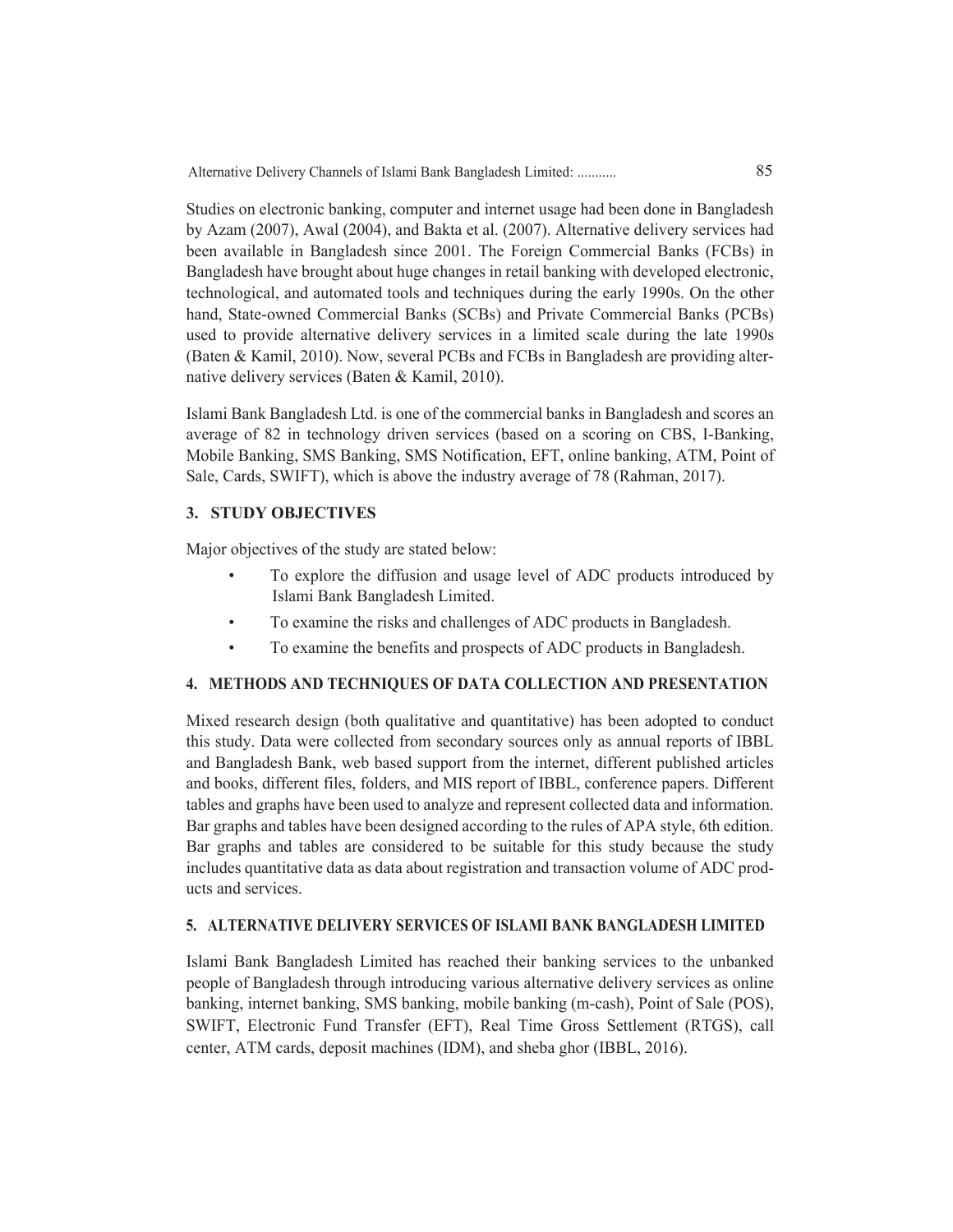Through online banking IBBL clients can deposit, and withdraw money from anywhere in the country. Through internet banking clients can know the balance and bank statement, transfer funds from one account to another, recharge balance to their mobile phones, make utility bill payments, and cheque requisition, stop payments, and many other services clients can enjoy without going to the branches (IBBL, 2016). SMS banking of IBBL provides the clients with balance notification services, and they can do this just by sending SMS to 6969. Mobile banking provides the clients cash in, cash out services through using mobile phones. Clients can make payments to the sellers through using VISA Debit card in the POS machine. ATM cards and IDM allow the clients to withdraw and deposit money not going to the branches directly. Sheba Ghor of IBBL allows the clients to open account, know the balance of account, deposit and withdraw money, and many other services (IBBL, 2016). To provide these alternative delivery services Islami Bank Bangladesh Limited has established 487 ATM booths, and 51 IDM machines all over the country. IBBL has already been connected to Robi, Grameen Phone, Banlalink, Airtel, and Teletalk mobile phone network to provide mobile banking services. It has introduced call center to receive inquiry and complaints from clients, and clients can do this just by dialing number 16259 (IBBL, 2016).

# **6. USAGE LEVEL (IN TERMS OF REGISTRATION AND TRANSACTION VOLUMES) OF ADC PRODUCTS OF IBBL**

Table 1 shows the transaction volume of ADC products as CBS, ATM, Internet Banking, e-Commerce, m-Cash, EFT, and RTGS of IBBL in 2015 and 2016. As shown in table 1, the number of transaction of Core Banking System (CBS) of Islami Bank Bangladesh Limited in 2015 and 2016 was 371.36 and 389.93 million respectively. The transaction volume through ATM in 2015 and 2016 was 17.63 and 22.35 million respectively. It means that the usage level of ATM card is increasing. The transaction volume of Internt Banking was 1.92 and 2.75 million in 2015 and 2016 respectively meaning that transaction through I-Banking is also increasing. E-Commerce transaction volume in the year of 2015 and 2016 was 0.001898 and 0.00539 million respectively. M-Cash and Electronic Fund Transfer (EFT) transaction volumes in 2015 and 2016 were 2.01 and 2.40 million; 1.85 and 2.08 million respectively. Finally, transaction volume of Real Time Gross Settlement recently been introduced by IBBL was 0.055 million in 2016.Transaction through CBS and ATM is higher than other ADC products of Islami Bank Bangladesh Limited but transaction through I-Banking, e-Commerce, m-Cash, EFT, and RTGS is on growing as well (see figure 1).

Table 2 shows the SMS banking performance comparison of IBBL from 31.01.2013 to 02.02.2017. In head office branches, the number of registered SMS Banking accounts and transaction is 50,983 and 231,132 respectively; in Dhaka Central Zone,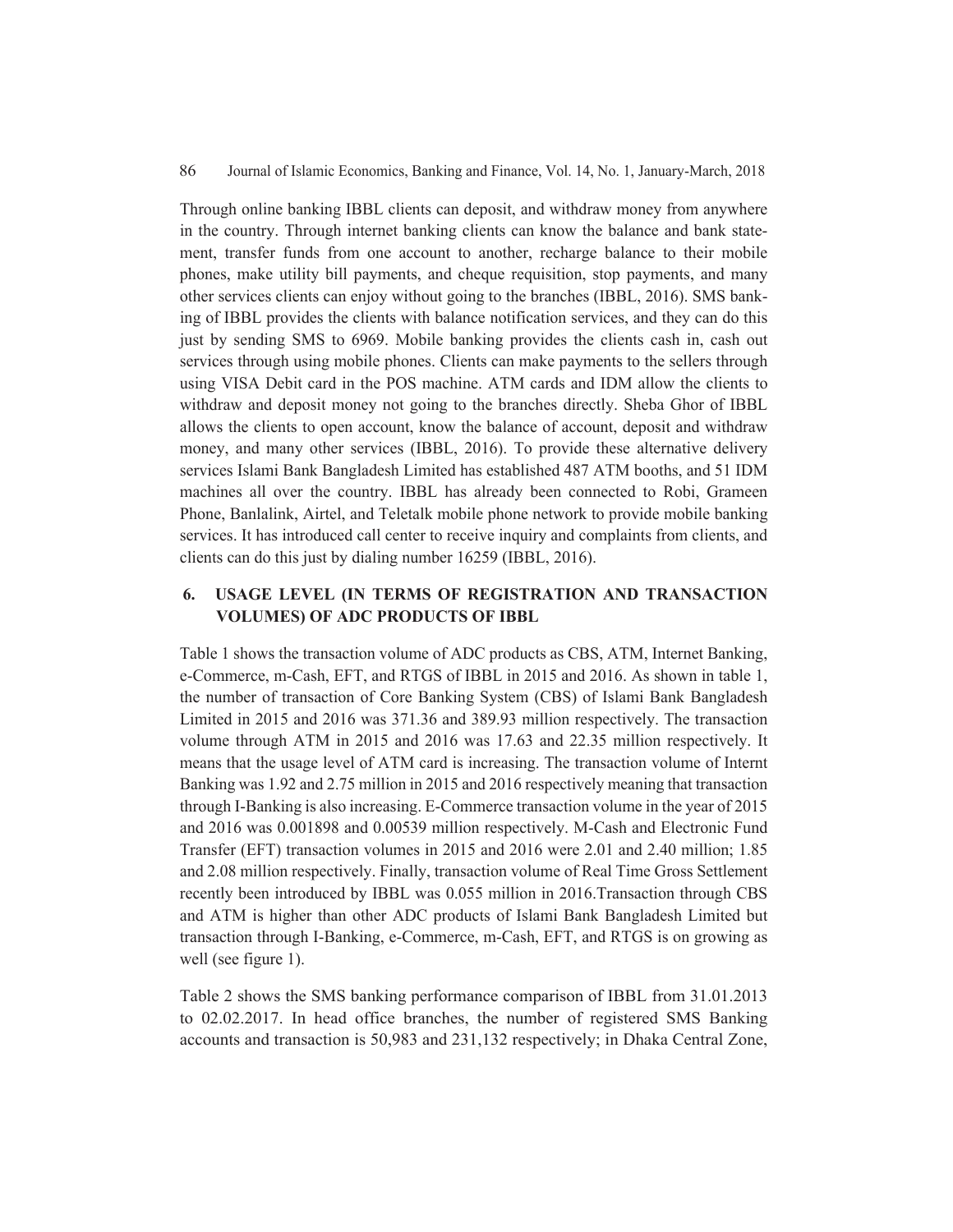Alternative Delivery Channels of Islami Bank Bangladesh Limited: ........... 87

the number of SMS Banking registered accounts and transaction is 169,469 and 527,732 respectively; in Dhaka South Zone, 297,921 and 844,542 respectively; in Dhaka North Zone, 337,958 and 511,645 respectively; in Rangpur Zone, 167,119 and 219,785 respectively; in Bogra Zone, 198,410 and 220,897 respectively; in Khulna Zone, 448,117 and 361,999 respectively; in Comilla Zone, 289,871 and 298,173 respectively; in Sylhet Zone, 180,501 and 170,786 respectively; in Rajshahi Zone, 206,648 and 194,825 respectively; in Barisal Zone, 217,557 and 205,776 respectively; in Mymensingh Zone, 160,016 and 219,062 respectively; in Chittagong South Zone, 290,282 and 365,379 respectively; in Chittagong North Zone, 200,649 and 352,557 respectively and in Noakhali Zone, 318,995 and 278,161 respectively.

Figure 2 shows that in Khulna Zone, the number of registered SMS Banking accounts (448,117) is higher than other zones of IBBL in Bangladesh. Dhaka North Zone is the 2nd highest zone in case of registered SMS Banking accounts (337,958) and Noakhali Zone is the 3rd highest zone in SMS banking registration volume.

Figure 3 shows that Dhaka South Zone is the highest zone in transaction (844,542) through SMS banking. Dhaka Central Zone is the 2nd highest zone in transaction (527,732) through SMS banking of IBBL and Dhaka North Zone is the 3rd highest in SMS banking transaction (511,645). Whereas, Khulna Zone is the 5th highest zone in SMS banking transaction volume (361,999).

Table 3 shows zone wise I-Banking performance comparison from 31.01.2013 to 02.02.2017. In Head Office branches, the number of registered i-Banking accounts and transaction is 12,076 and 1002593 respectively; in Dhaka Central Zone, the number of I-Banking registered accounts and transaction is 29,232 and 1014959 respectively; in Dhaka South Zone, 10,356 and 357701 respectively; in Dhaka North Zone, 23,957 and 718885 respectively; in Rangpur Zone, 6,330 and 201349 respectively; in Bogra Zone, 4,432 and 190313 respectively; in Khulna Zone, 12,784 and 429916 respectively; in Comilla Zone, 6,427 and 312233 respectively; in Sylhet Zone, 9,500 and 245848 respectively; in Rajshahi Zone, 15,646 and 365776 respectively; in Barisal Zone, 5,261 and 193023 respectively; in Mymensingh Zone, 5,188 and 202132 respectively; in Chittagong South Zone, 12,940 and 428898 respectively; in Chittagong North Zone, 8,900 and 249633 respectively and in Noakhali Zone, 10,524 and 360119 respectively. Finally, in Corporate Branch, the number of I-Banking registered accounts is 19,272 and transaction volume is 684774.

Figure 4 shows that Dhaka Central Zone is the highest zone in I-Banking registration volume (29,232). Dhaka North Zone is the 2nd highest zone in I-Banking registration volume (23,957). Corporate Branch is the 3rd highest in I-Banking registration volume (19,272).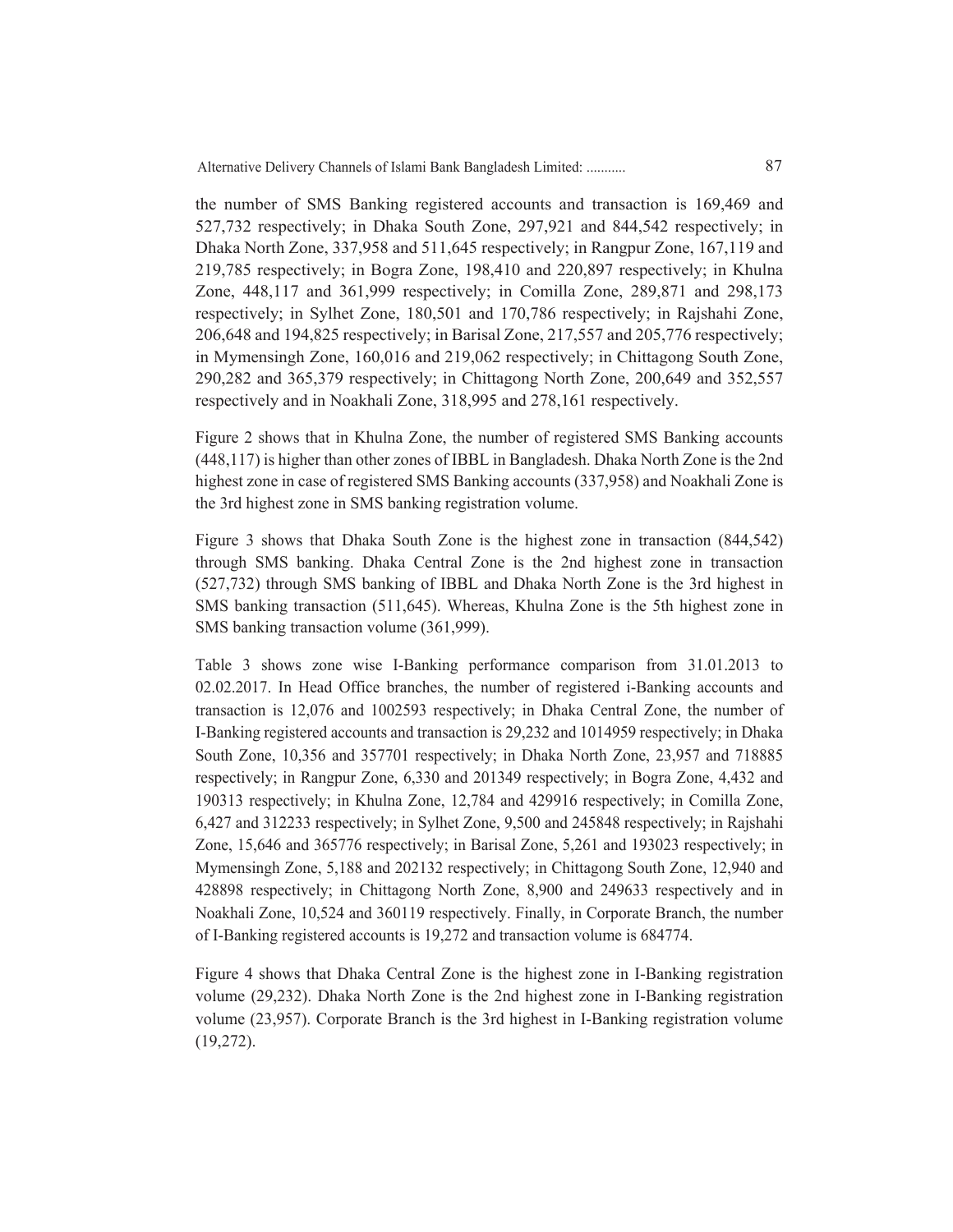Figure 5 shows zone wise transaction volume of I-Banking in Bangladesh. Dhaka Central Zone is the highest zone in internet banking transaction volume (1014959). Head Office is the 2nd highest in I-Banking transaction volume (1002593). Dhaka North Zone is the 3rd highest zone in I-Banking transaction volume (718885). While, Corporate Branch is the 4th highest in I-Banking transaction volume (684774).

Table 4 shows the business plan 2017 for ADC products of IBBL (no. of registered account). Dhaka East Zone has planned to issue 101122 ATM cards in 2017; 65269 ATM cards by Dhaka Central Zone; 53218 by Dhaka South Zone; 81657 in Dhaka North Zone; 99299 in Bogra Zone; 107559 in Khulna Zone; 178384 in Comilla Zone; 115951 in Sylhet Zone; 85085 in Rajshahi Zone; 78099 in Barisal Zone; 75817 in Mymensingh Zone; 150475 in Chittagong South Zone; 110182 in Chittagong North Zone and finally, Corporate branch has a target to issue 16860 ATM cards in 2017.

I-Banking is another ADC product of IBBL. Dhaka East Zone has planned to register 181409 I-Banking accounts in 2017; 150880 I-Banking accounts in Dhaka Central Zone; 106709 in Dhaka South Zone; 185462 in Dhaka North Zone; 146667 in Bogra Zone; 202377 in Khulna Zone; 276031 in Comilla Zone; 172820 in Sylhet Zone; 151848 in Rajshahi Zone; 130244 in Barisal Zone; 122219 in Mymensingh Zone; 212858 in Chittagong South Zone; 176362 in Chittagong North Zone and finally, Corporate branch has a target to register 45085 I-Banking accounts in 2017.

SMS Banking is one of the most popular ADC products of IBBL. Dhaka East Zone has planned to register 79064 SMS Banking accounts in 2017; 71001 SMS Banking accounts in Dhaka Central Zone; 35718 in Dhaka South Zone; 66269 in Dhaka North Zone; 61608 in Bogra Zone; 69806 in Khulna Zone; 137142 in Comilla Zone; 88679 in Sylhet Zone; 63949 in Rajshahi Zone; 65063 in Barisal Zone; 60144 in Mymensingh Zone; 95955 in Chittagong South Zone; 78023 in Chittagong North Zone and finally, Corporate branch has a target to register 25253 SMS Banking accounts in 2017.

Dhaka East Zone has planned to issue 1290 Hajj cards in 2017; 2650 Hajj cards in Dhaka Central Zone; 1315 in Dhaka South Zone; 2245 in Dhaka North Zone; 1075 in Bogra Zone; 1200 in Khulna Zone; 1200 in Comilla Zone; 1800 in Sylhet Zone; 1150 in Rajshahi Zone; 1045 in Barisal Zone; 925 in Mymensingh Zone; 1350 in Chittagong South Zone; 1485 in Chittagong North Zone and finally, Corporate branch has a target to issue 1250 Hajj cards in 2017.

Dhaka East Zone has planned to issue 920 Khidmah credit cards in 2017; 1935 Khidmah credit cards in Dhaka Central Zone; 1020 in Dhaka South Zone; 1755 in Dhaka North Zone; 685 in Bogra Zone; 770 in Khulna Zone; 765 in Comilla Zone; 1215 in Sylhet Zone; 755 in Rajshahi Zone; 645 in Barisal Zone; 565 in Mymensingh Zone; 820 in Chittagong South Zone; 985 in Chittagong North Zone and finally, Corporate branch has planned to issue 1500 Khidmah credit cards in 2017.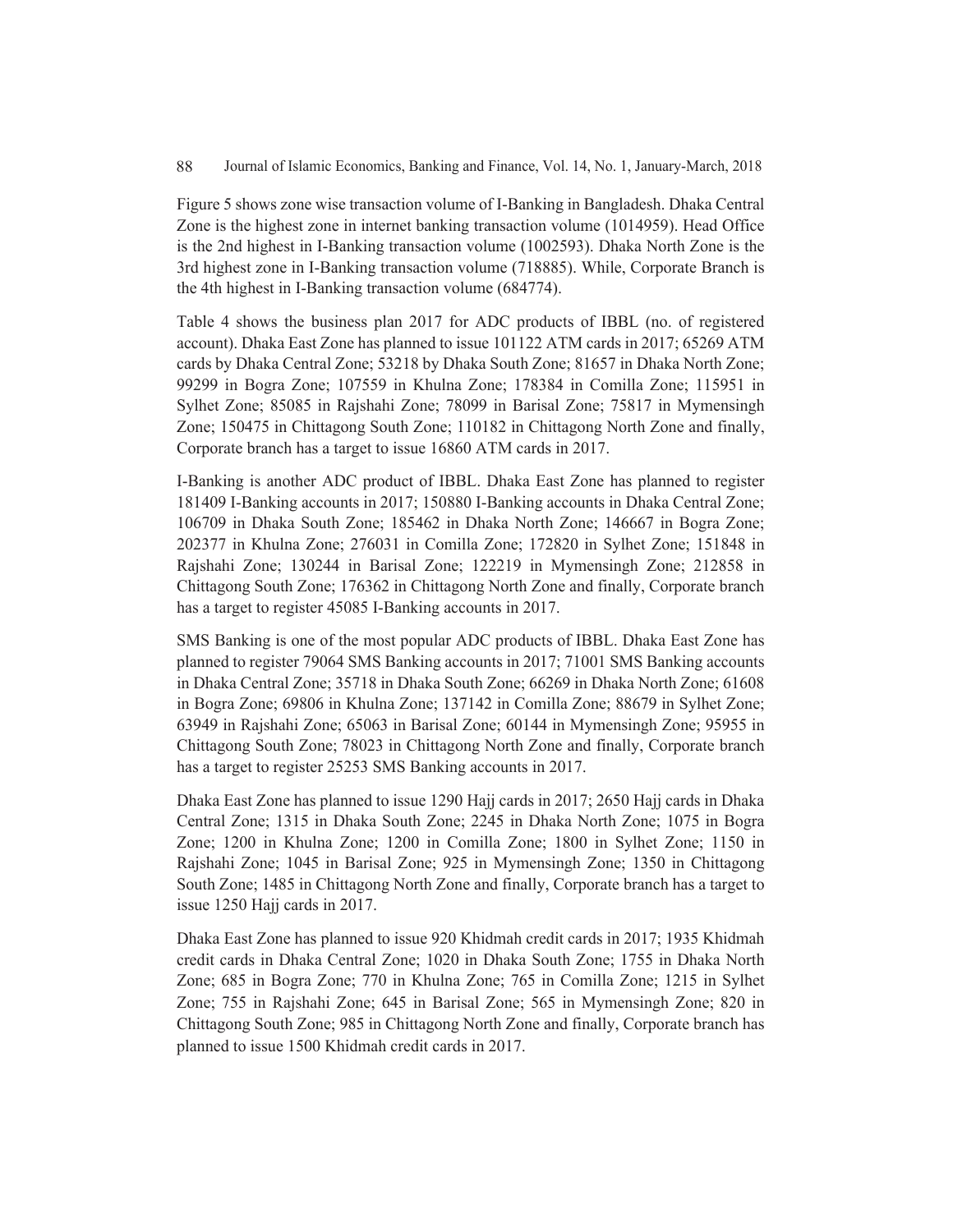Dhaka East Zone has planned to issue 200 Travel cards in 2017; 750 Travel cards in Dhaka Central Zone; 100 in Dhaka South Zone; 200 in Dhaka North Zone; 50 in Bogra Zone; 100 in Khulna Zone; 50 in Comilla Zone; 100 in Sylhet Zone; 200 in Rajshahi Zone; 50 in Barisal Zone; 50 in Mymensingh Zone; 50 in Chittagong South Zone; 150 in Chittagong North Zone and finally, Corporate branch has a target to issue 300 Travel cards in 2017.

M-Cash is another ADC product of IBBL. Dhaka East Zone has planned to register 188000 M-Cash accounts in 2017; 108000 M-Cash accounts in Dhaka Central Zone; 1128500 in Dhaka South Zone; 147500 in Dhaka North Zone; 140000 in Bogra Zone; 158000 in Khulna Zone; 166000 in Comilla Zone; 143500 in Sylhet Zone; 144500 in Rajshahi Zone; 135000 in Barisal Zone; 144500 in Mymensingh Zone; 148500 in Chittagong South Zone; 133500 in Chittagong North Zone and finally, Corporate branch has a target to register 100500 M-Cash accounts in 2017.

# **7. RISKS AND CHALLENGES OF ADC PRODUCTS IN BANGLADESH**

Certain negative practices of e-banking are committed by internet criminals and fraudsters due to the ignorance of both bankers and customers (Harris & Spencer, 2002). Commercial banks in Bangladesh still far behind to avail the maximum opportunities of e-banking and do a little bit to the safeguard of its customers from criminal attacks. So security concern is one of the major obstacles in electronic banking (Feinman et al., 1999; Financial Service, 2001). Cyber security, IP protection, and real time payments will likely top the risk and regulatory agenda for payments (Rahman, 2017). Another challenges of e-banking are the quality of delivery service, delivery speed, and delivery reliability (Furst et al., 2000). In Bangladesh, internet Bandwidth and speed are still slow and comparatively expensive, especially in the rural areas (Rahman, 2016). That's why the quality of alternative delivery service is comparatively poor in Bangladesh. The growth of alternative delivery services in Bangladesh is getting challenging because the regulator also becomes a player in the payment ecosystem (Varma, 2016).

The challenges of IBBL in case of Alternative Delivery Channels are expanding the diffusion rate of ADC products all over the country, acquainting the customers with the benefits and services of ADC products, mitigating the risk relating to the usage of ADC products. Looking at the global and local research, IBBL is well posed to deal with those related to technology. IBBL's existing programs and planned activities for 2017 are aligned with the challenges ahead. As those research shows, regulatory compliance, IT governance will be the key issue in 2017. In terms of governance and cyber security, IBBL has built a team of highly trained professionals including CISA, SMC, Primce2, ITIL, CISM (Rahman, 2017).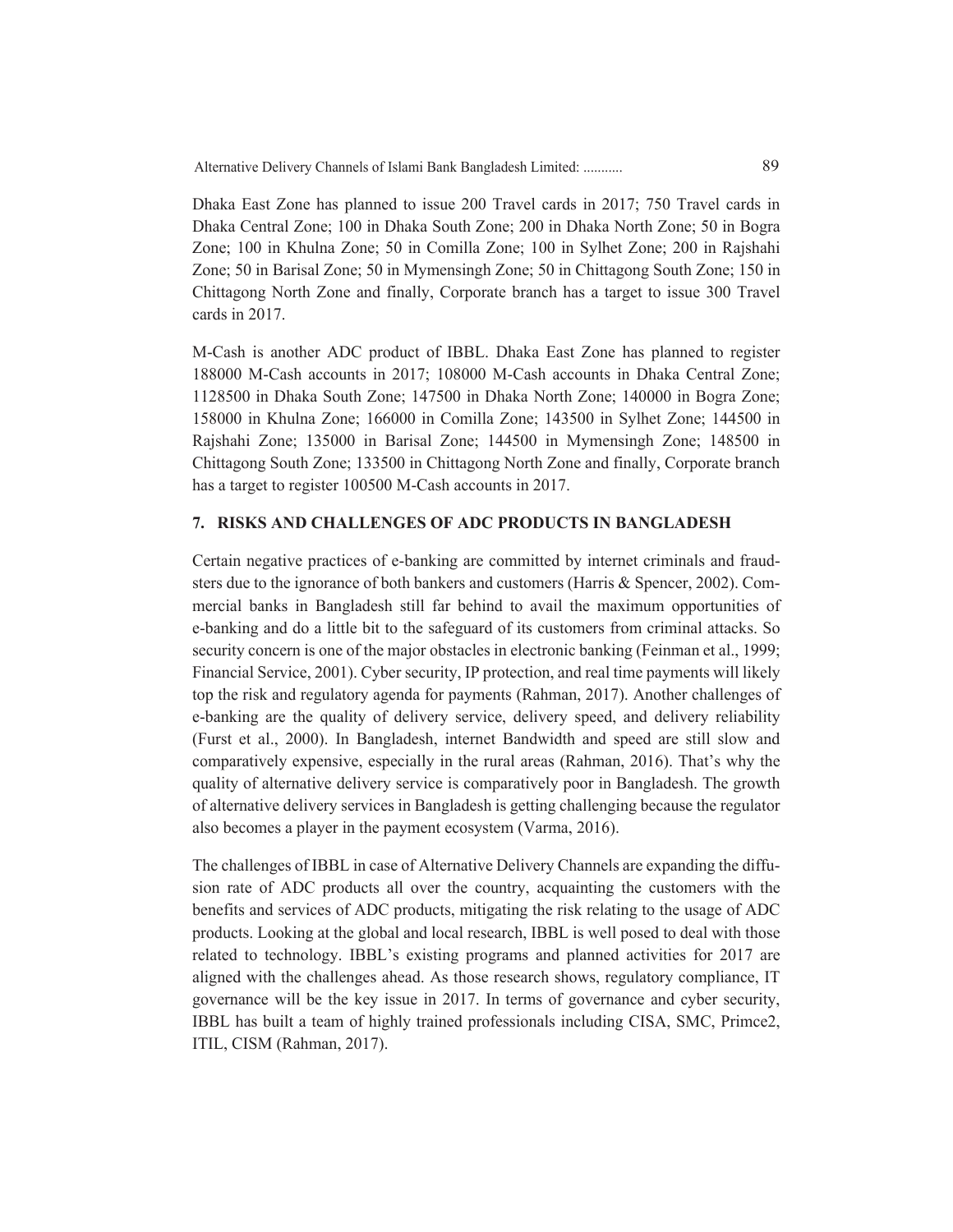# **8. BENEFITS AND PROSPECTS OF ADC PRODUCTS IN BANGLADESH**

#### **Benefits**

Convenient transactions, minimum transactions cost, staying connected to the customers at any place, faster delivery of information from to customers and financial service providers, innovative products or service at minimum fees, and minimizing queue problems are the major benefits and services and clients can enjoy these services through using different ADC products (Gonzalez et al., 2008; Brodie et al., 2007; Beer, 2006; Cooper, 1997). Alternative delivery services offer a perfect opportunity to the financial service providers for minimizing costs (Luštšik, 2004), and cost minimization increases company profit.

#### **Prospects**

There are 67.245 million internet users, 129.584 million mobile phone subscribers, 10+ millions active in social media in Bangladesh (Rahman, 2017; BTRC, 2017). Eight million which is less than 10 percent of the adults can transact electronically today in Bangladesh. In addition to this, less than one percent of daily purchase happens electronically in Bangladesh, and average 16 percent of daily purchase happens globally (Varma, 2016). So, it can be said that there is huge opportunity in Bangladesh to adopt and diffuse IT based banking because the usage level of computer, smart phone, internet, social networks has been increasing every year (Amin, 2017).

#### **9. CONCLUSIONS**

Bangladesh has brought about huge revolutionary changes in the usage of Information and Communication Technology tools and techniques as Computer, Tablet PC, Smart Phone, Internet services, and accessories, as well as Social Networks. So, banking institutions in Bangladesh have huge opportunity to introduce alternative delivery channels though some foreign and private commercial banks like Islami Bank Bangladesh Limited (IBBL) have already introduced some ADC products. To ensure network speed and quality, control money laundering, and terrorist financing are the major challenges of IT based banking. In this case, compliance of ICT rules and regulation enforced by Bangladesh Bank, central bank of Bangladesh, can help the banks to confront these challenges successfully. The government should also take steps to increase internet bandwidth, and opinion from banks before introducing regulations. The findings of this study will be helpful for different concerned stakeholders as government, foreign commercial banks, private commercial banks, and state-owned commercial banks, ICT policy makers, banking policy makers, academicians, researchers, and students . This study will also contribute to the existing literature reviews on electronic and automated banking system.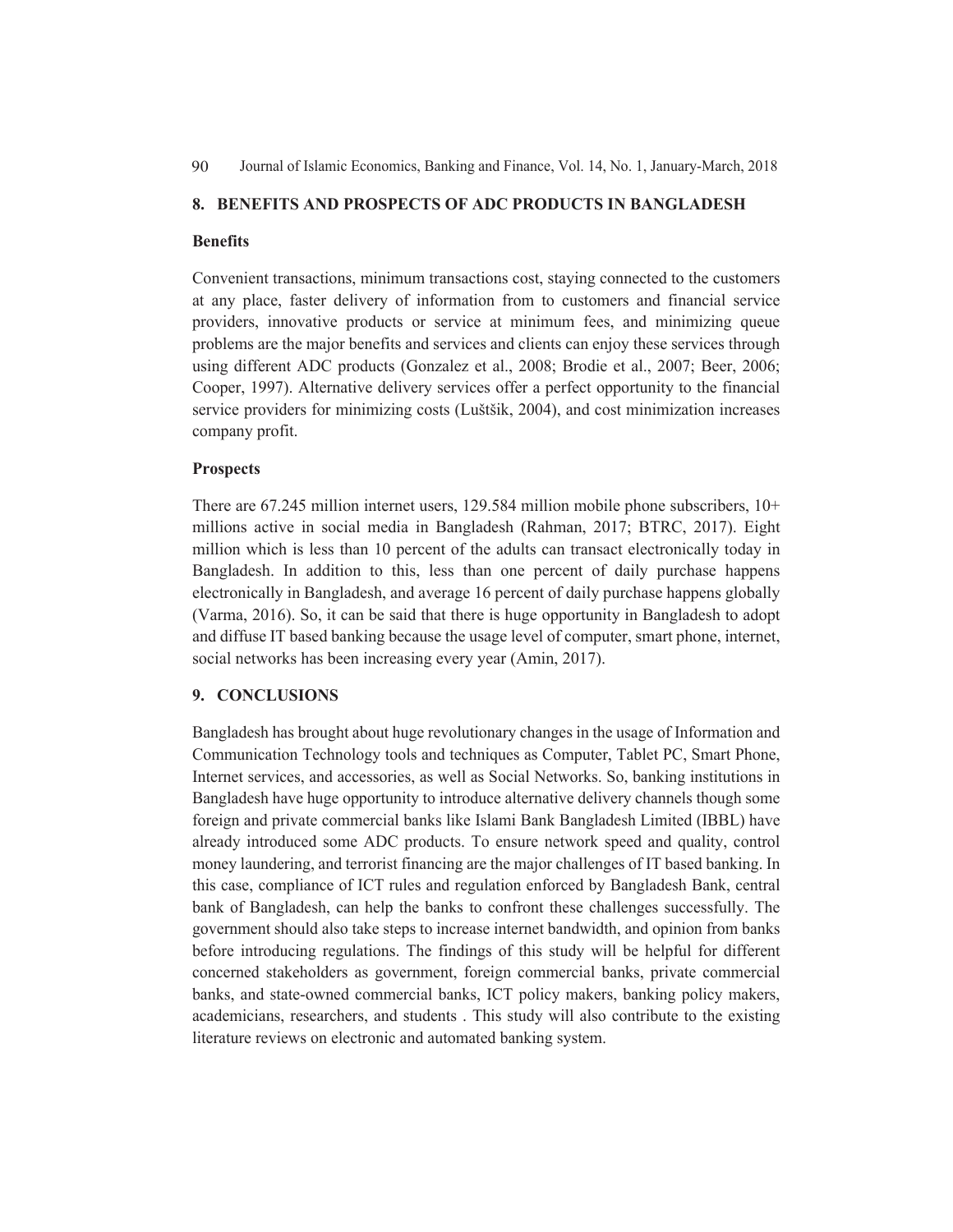#### **10. RECOMMENDATIONS**

As everything has its dark side, IBBL cannot go avoiding this. The following suggestions can be addressed to the banking institutions in Bangladesh, especially IBBL. These suggestions may help them to increase the usage level of ADC products and face the related risks and challenges successfully:

To Introduce Separate IT Desk in All Branches: If any branch has no separate IT desk, the tasks related to IT are distributed among the officers creating problems to concentrate on their specialized tasks. So, every branch should have separate IT desk.

To Set ADC Target: Every branch should make a plan for ADC products half yearly or yearly because this will drive the banks to work hard on it and manage to increase the registration and transaction volumes of ADC products.

To Diffuse the ADC Products Equally All across the Country: Though many banks in Bangladesh like IBBL has already introduced various ADC products but these are not polarized. The urban people are enjoying these benefits and services more than sub-urban and rural people. So, the banks should expand the services of ADC products over sub-urban and rural areas as well.

To Arrange Customer Awareness Campaign: Different customer awareness programs as road show and rally should be arranged in most of the large cities to make them know about the features, services, and benefits of using ADC products.

To Arrange IT Related Training and Workshop: The local and corporate branches should arrange different IT related training and workshop programs for the employees so that they can know about the ways, benefits, challenges, and risks related to IT based banking.

Utilizing the Full Capacity of the ADC Products: IBBL has already introduced some ADC products as CBS, ATM, SMS banking, i-Banking, m-Cash, EFT, RTGS, and so on but still they are not managed to utilize the full capacity of all ADC products equally. The registration and transaction volumes of CBS and ATM are higher than others. So, they should concentrate on other ADC products.

To Ensure Continuous Flow of Network: Banks should be connected with various telecommunication networks as Grameen phone, Robi, Airtel, Teletalk, and so on and also get their premises well equipped with IT tools and techniques.

To Protect Money Laundering and Terrorist Financing: Firstly, banks should ensure full compliance of ICT related rules and regulations enforced by Bangladesh Bank. Then, they should limit the transaction amount for the clients. To some extent the banks should centralize the operations and form highly skilled and experienced IT risk management committee to minimize IT risks.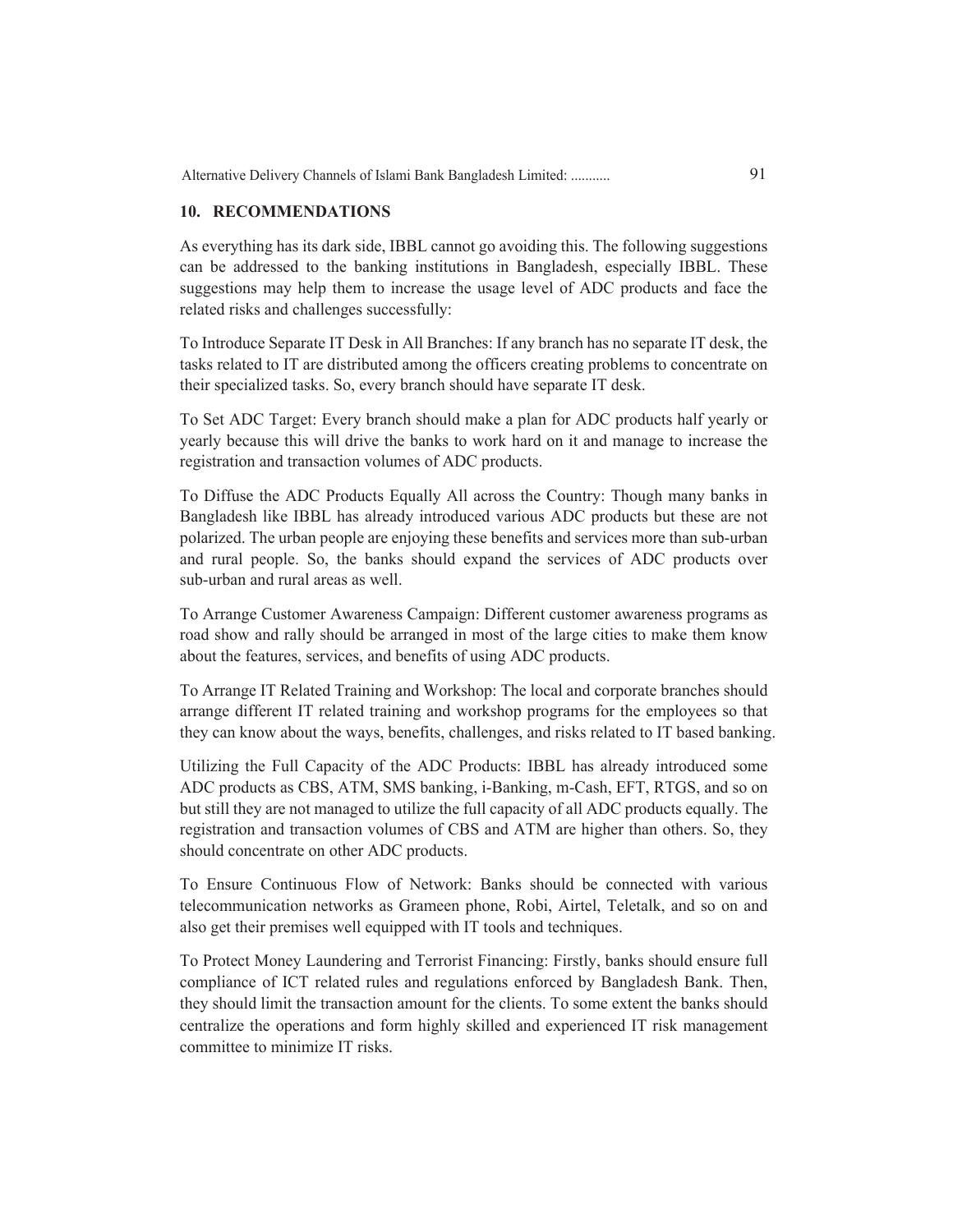#### **11. CALL FOR FUTURE RESEARCH**

Only secondary data have been used to conduct this study, which is limited to only Islami Bank Bangladesh Limited. So, this study may expect other researchers to conduct empiri cal study on the ADC products of other banking institutions in Bangladesh.

#### **References**

Adesina, A. A., & Ayo, C. K. (2010), "An empirical investigation of the level of users' acceptance of e-banking in Nigeria", Journal of Internet Banking and Commerce, Volume 15, Issue 1, pp.1-13.

Amin, R. (2017), Alternative Delivery Channels of Banking Institutions in Bangladesh: Diffusion, Challenges, and Opportunities, Moldova, Germany: LAP LAMBERT Academic Publishing.

Awal, M. A. (2004), "Internet in Bangladesh: Past, present & a better future", Asia Pacific Networking Group.

Azam, M. S. (2007), "Implementation of B2C e-commerce in Bangladesh: The effects of buying culture and e-infrastructure", Advances in Global Business Research, Volume 3, Issue 1, pp.55-81.

Bakta, N. C., & Sarder, M. M. R. (2007), "Online banking: Bangladesh perspectives", The XVI Biennial Conference.

Balachandher, K. G., & Balachandran. (2000), "E-banking developments in Malaysia: Prospects and problems", Journal of International Banking Law, Volume 15, Issue 10, pp. 250-256.

Bangladesh Bank (2017), "Payment and settlement systems", Annual Report 2015-2016, pp. 114-122.

Bangladesh Telecommunication Regulatory Commission (2017), "Internet subscribers", Retrieved from http://www.btrc.gov.bd/content/internet-subscribersbangladesh-february-2017

Bangladesh Telecommunication Regulatory Commission (2017), "Mobile phone subscribers", Retrieved from http://www.btrc.gov.bd/content/mobile-phonehttp://www.btrc.gov.bd/content/mobile-phonesubscribers-bangladesh-february-2017

Baten, M.A., & Kamil, A.A. (2010), "E-banking of economical prospects in Bangladesh", Journal of Internet Banking and Commerce, Volume 15, Issue 2, pp. 1-10.

Beer, S. (2006), "Customers preference on internet banking survey", Retrieved from http://www.itwire.com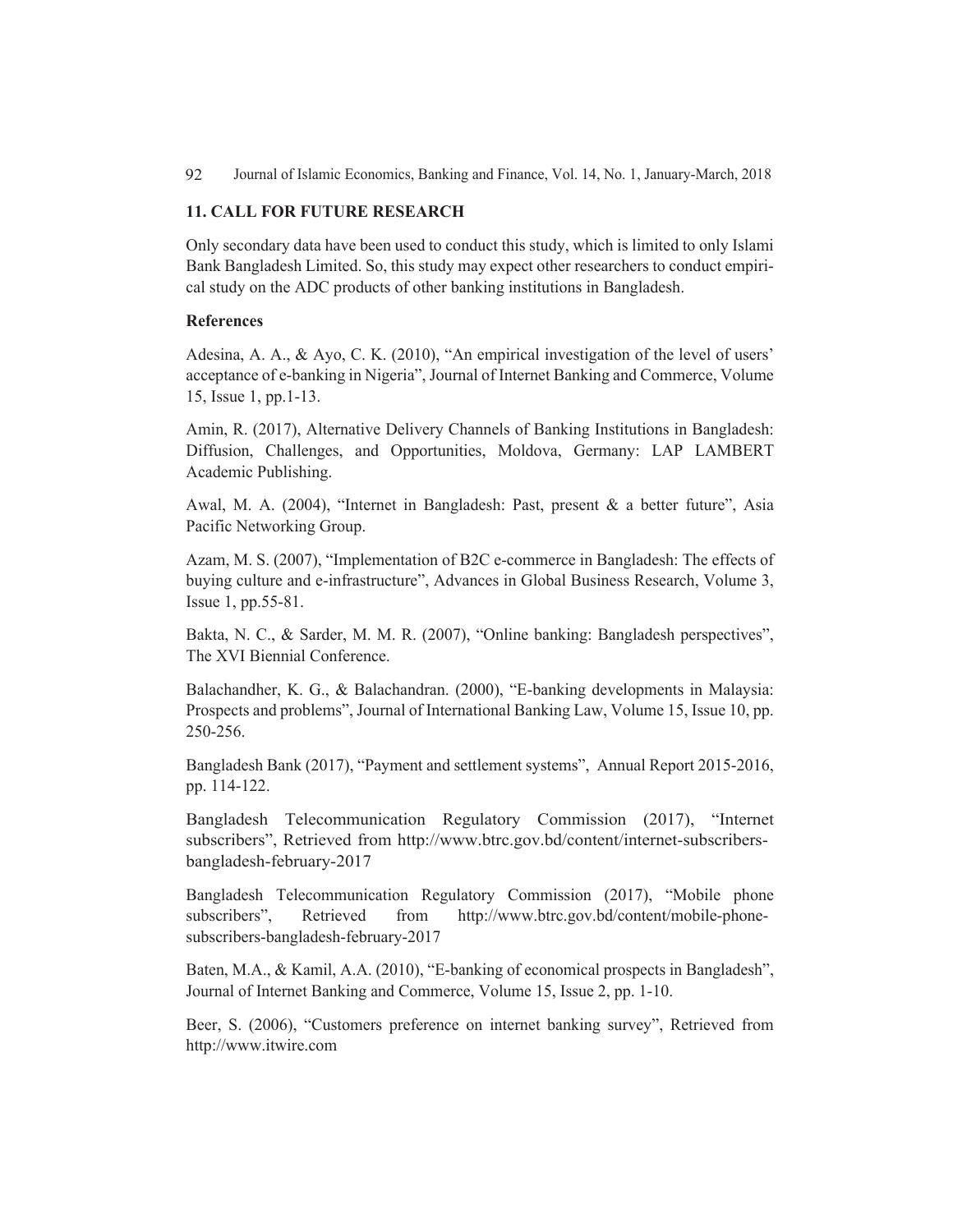Alternative Delivery Channels of Islami Bank Bangladesh Limited: ........... 93

Brodie, R. J, H., Winklhofer, N. E Coviello, & W.J Johnston, (2007), "Is e–marketing coming of age? An examination of the penetration of e–marketing and firm perfor- mance", Journal of Interactive Marketing, Volume 21, pp. 2 – 21.

Cooper, R. G. (1997), Examining some myths about new product winners, in Katz, R. (Eds), The Human Side of Managing Technological Innovation. Retrieved from www.ebsco.com, Oxford. 550 – 60).

Dhekra, A. (2009), "The adoption of electronic banking in Tunisia: An exploratory study", Journal of Internet Banking and Commerce, Volume 14, Issue 3, pp. 1-11.

Feinman, T., Goldman, D., Wong. R., & Cooper, N.(1999), "Security basics: A whitepa-<br>per", PricewaterhouseCoopers LLP, Resource Protection Services. Retrieved from http:/ /www .pwc.com.

Financial Services Security Lab Background (2001), "Banking industry technology secretariat", Retrieved from http://www.bitsinfo.org/ppindustry.

Furst, K., Lang, WW., & Nolle. DE. (2000), "Who offers internet banking?", In Quarterly Journal, Volume 19, Issue 2.

Gates, B. (2008), "Banking is essential, banks are not", Retrieved from www.slideshare.net/Carolederks/banking-is-essential-banks-are-not presentation.

Gonzalez, M., R. Mueller., Dentiste, & R. Mack (2008). "An alternative approach in service quality : An e-banking case study", Quality Management Journal; PRJ, Volume 15, pp.  $41 - 48$ .

Graven, M. P. (2000, August), "Electronic money. PC magazine".

Guangying, H. (2009), "An experimental investigation of online banking adoption in China", Journal of Internet Banking and Commerce, Volume 14, Issue 1, pp. 1-11.

Gurau, C. (2002), "E-banking in transition economies: The case of Romania", Journal of Financial Services Marketing, Volume 6, Issue 4, pp. 362–379.

Harris, L., & L. J Spence (2002), "The ethics of banking", Journal of Electronic Commerce Research, Volume 3, Issue 2, pp.  $59 - 66$ .

Islami Bank Bangladesh Limited (2016), "ICT and automation", Annual Report 2015, pp. 114-118.

Islami Bank Bangladesh Limited (2017), "Business plan 2017 for ADC products", The Business Development Conference, Mohammad Younus Auditorium of Islami Bank Tower, Dhaka, pp. 222-227

Islami Bank Bangladesh Limited (2017), "SMS banking service", Retrieved from http://www.islamibankbd.com/advservices/advSerSMS.php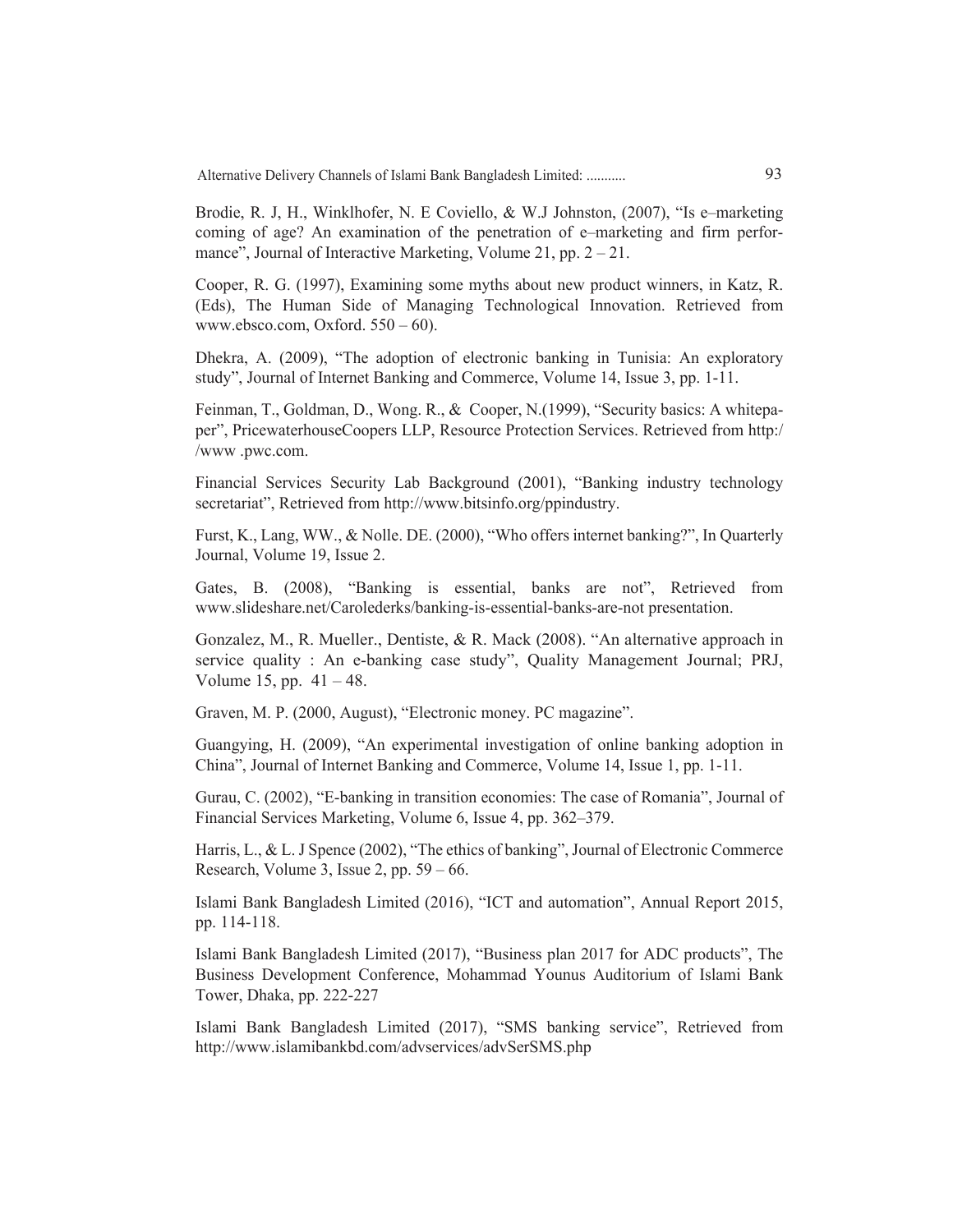Jasimuddin,S.(2004), "Saudi Arabia banks on the web", Retrieved from www.arraydev.com/commerce/jibc/0103-02.htm

Luštšik, O. (2004), Can e-banking services be profitable? University of Tartu, pp. 140.

Maiyaki, A.A., & Mokhtar, S. S. (2010), "Effects of electronic banking facilities, employment sector and age-group on customers' choice of banks in Nigeria", Journal of Internet Banking and Commerce, Volume 15, Issue 1, pp. 1-8.

Mia, M.A.H., Rahman, M.A., & Uddin, M.M. (2007), "E-banking: Evolution, status and prospects", The Cost and Management, Volume 35, Issue 1, pp. 36-48.

Polatoglu, V.N., & Ekin, S. (2001), "An empirical investigation of the Turkish consumers' acceptance of internet banking services", International Journal of Bank Marketing, Volume 19, Issue 4, pp. 156-165.

Pyun, C. S., Les, S., & Kiseok, N. (2002), "Internet banking in the U.S., Japan and Europe", Multinational Business Review, Volume 10, Issue 2, p.73.

Rahman, M. M. (2007), "Innovative technology and bank profitability: The Bangladesh experience", Policy Analysis Unit (PAU), Bangladesh Bank WP 080.

Rahman, M.S. (2017), "Moving ahead with information technology", The business Development Conference, Mohammad Younus Auditorium of Islami Bank Tower, Dhaka, pp. 92-95.

Salehi, M., & Alipour, M. (2010), "E-banking in emerging economy: Empirical evidence of Iran", International Journal of Economics and Finance, Volume 2, Issue 1, pp. 201-209.

Salehi, M., Ali, M., & Zhila, A. (2008), "Islamic banking practice and satisfaction: Empirical evidence from Iran", ACRM Journal of Business and Management Research, Volume 3, Issue 2, pp. 35-41.

Salhieh, L., Abu-Doleh, J., & Hijazi, N. (2011), "The assessment of e-banking readiness in Jordan", International Journal of Islamic and Middle Eastern Finance and Management, Volume 4, Issue 4, pp. 325-342.

Thulani, D., Tofara, C., & Langton, R.(2009), "Adoption and use of internet banking in Zimbabwe: An exploratory study", Journal of Internet Banking and Commerce, Volume 14, Issue 1, pp.1-13.

Varma, V. (2016), "Payment ecosystem in Bangladesh: Challenges and opportunities", Retrieved from http://www.thedailystar.net/round-tables/payment-ecosystembangladesh-challenges-and-opportunities-213811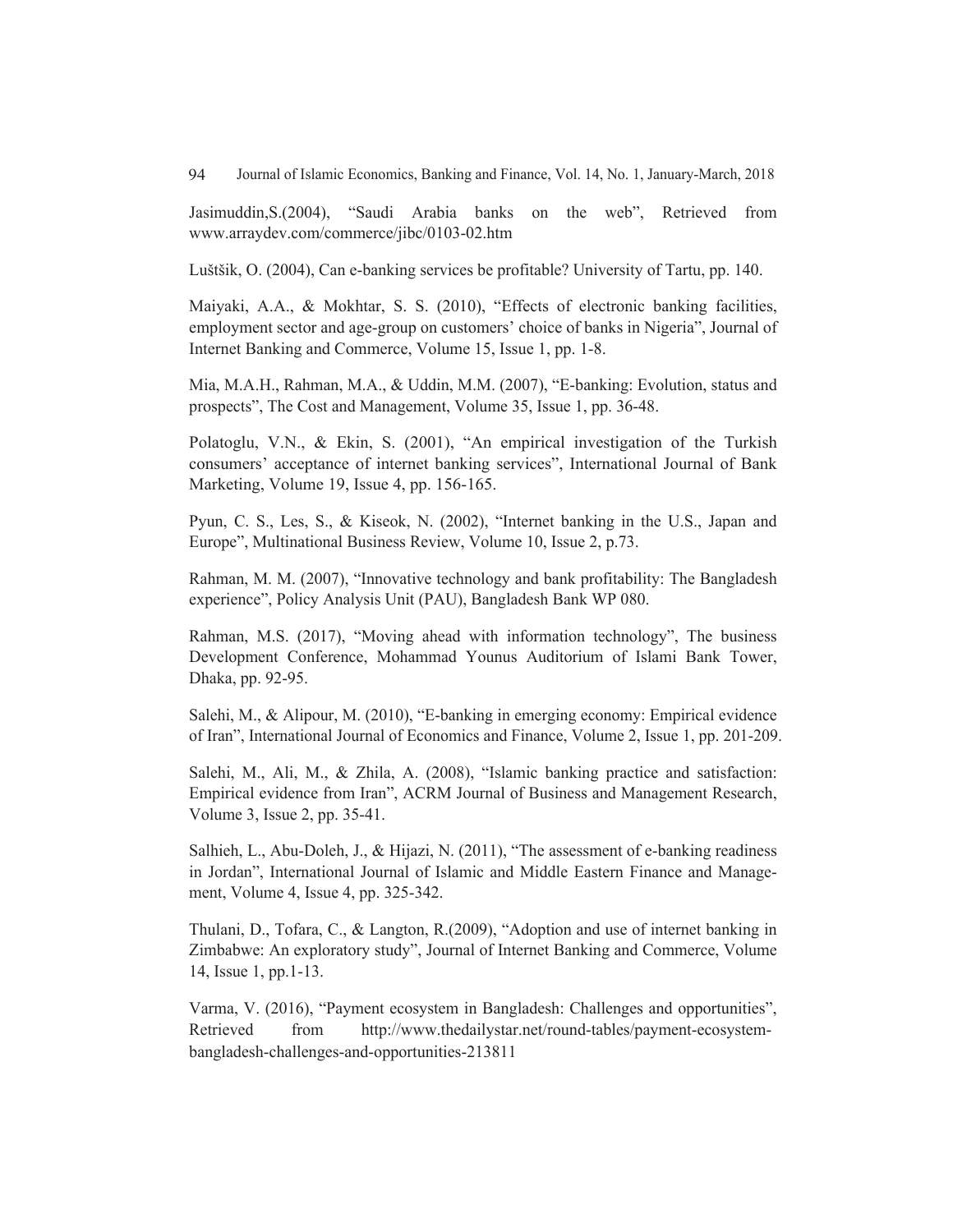| ADC:        | <b>Alternative Delivery Channel</b> |
|-------------|-------------------------------------|
| ATM:        | <b>Automated Teller Machine</b>     |
| BB:         | Bangladesh Bank                     |
| CBS:        | Core Banking System                 |
| E-Commerce: | Electronic Commerce                 |
| EFT:        | Electronic Fund Transfer            |
| I-Banking:  | <b>Internet Banking</b>             |
| IBBL:       | Islami Bank Bangladesh Limited      |
| IDM:        | Islamic Deposit Machine             |
| IP:         | Internet Protocol                   |
| M-Cash:     | Mobile Cash                         |
| NPSB:       | National Payment Switch Bangladesh  |
| POS:        | Point of Sale                       |
| RTGS:       | Real Time Gross Settlement          |
| SMS:        | <b>Short Message Service</b>        |

# **Appendix A: Abbreviations**

# **Appendix B: List of Tables Table 1**

|                   | No. of transaction (in million) |         |  |  |  |
|-------------------|---------------------------------|---------|--|--|--|
| ADC products      | 2015                            | 2016    |  |  |  |
| <b>CBS</b>        | 371.36                          | 389.93  |  |  |  |
| <b>ATM</b>        | 17.63                           | 22.35   |  |  |  |
| <i>i</i> -Banking | 1.92                            | 2.75    |  |  |  |
| e-Commerce        | 0.001898                        | 0.00539 |  |  |  |
| m-Cash            | 2.01                            | 2.40    |  |  |  |
| <b>EFT</b>        | 1.85                            | 2.08    |  |  |  |
| <b>RTGS</b>       | Nil                             | 0.055   |  |  |  |

**Source :** The Business Development Conference (IBBL), 2017, p.93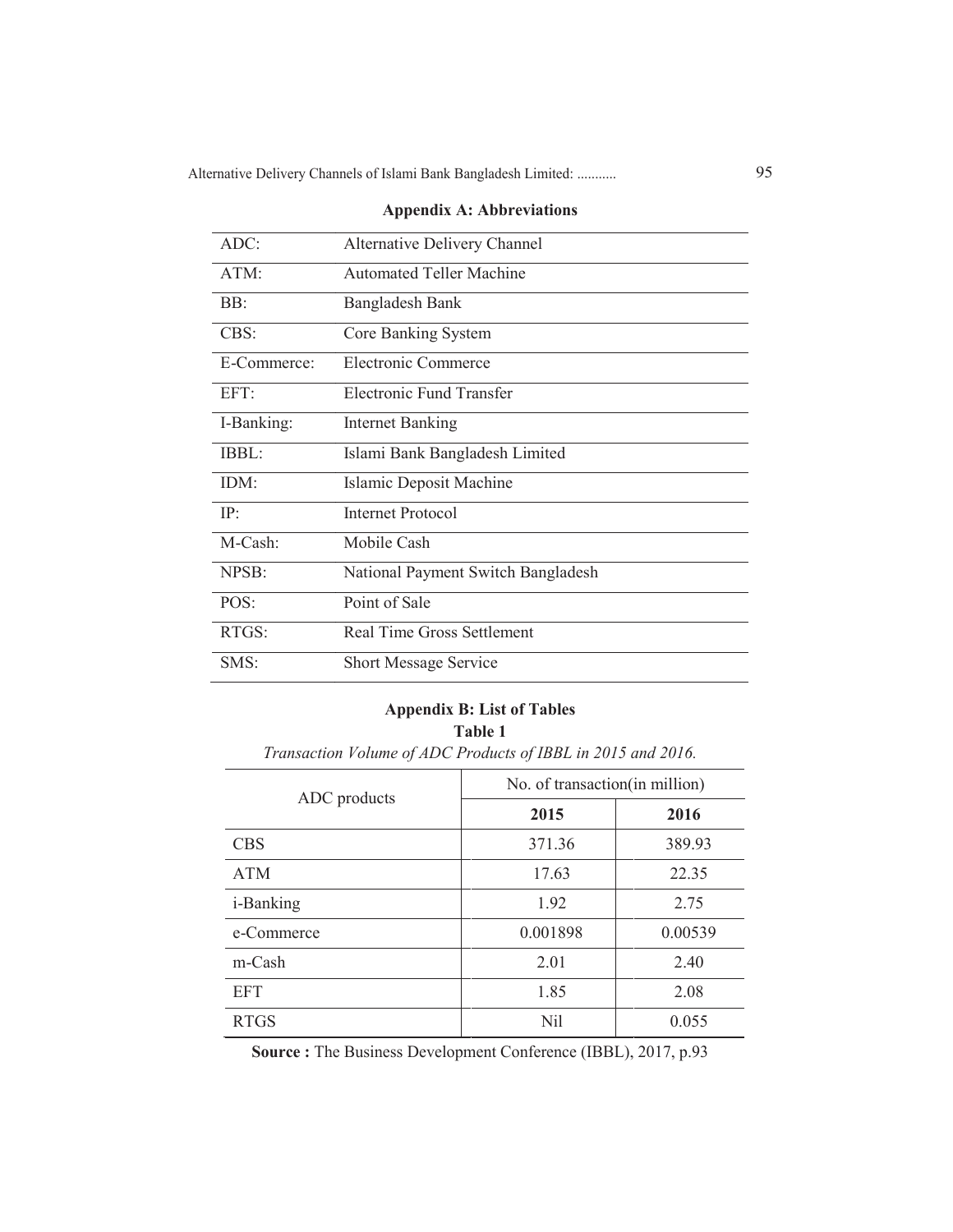# **Table 2**

| SMS Banking Performance Comparison of IBBL from 31.01.2013 to 02.02.2017 |  |  |  |
|--------------------------------------------------------------------------|--|--|--|
|                                                                          |  |  |  |

| S              | Name of Zone          | Registration | Transaction |
|----------------|-----------------------|--------------|-------------|
| L              |                       | volume       | volume      |
| $\mathbf{1}$   | Head Office           | 50,983       | 231,132     |
| $\overline{2}$ | Dhaka Central Zone    | 169,469      | 527,732     |
| 3              | Dhaka South Zone      | 297,921      | 844,542     |
| 4              | Dhaka North Zone      | 337,958      | 511,645     |
| 5              | Rangpur Zone          | 167,119      | 219,785     |
| 6              | Bogra Zone            | 198,410      | 220,897     |
| 7              | Khulna Zone           | 448,117      | 361,999     |
| 8              | Comilla Zone          | 289,871      | 298,173     |
| 9              | Sylhet Zone           | 180,501      | 170,786     |
| 10             | Rajshahi Zone         | 206,648      | 194,825     |
| 11             | <b>Barisal Zone</b>   | 217,557      | 205,776     |
| 12             | Mymensingh Zone       | 160,016      | 219,062     |
| 13             | Chittagong South Zone | 290,282      | 365,379     |
| 14             | Chittagong North Zone | 200,649      | 352,557     |
| 15             | Noakhali Zone         | 318,995      | 278,161     |
| <b>Total:</b>  |                       | 3,534,496    | 5,002,451   |

**Source :** Islami Bank Bangladesh Limited. Banking MIS Report, 2017.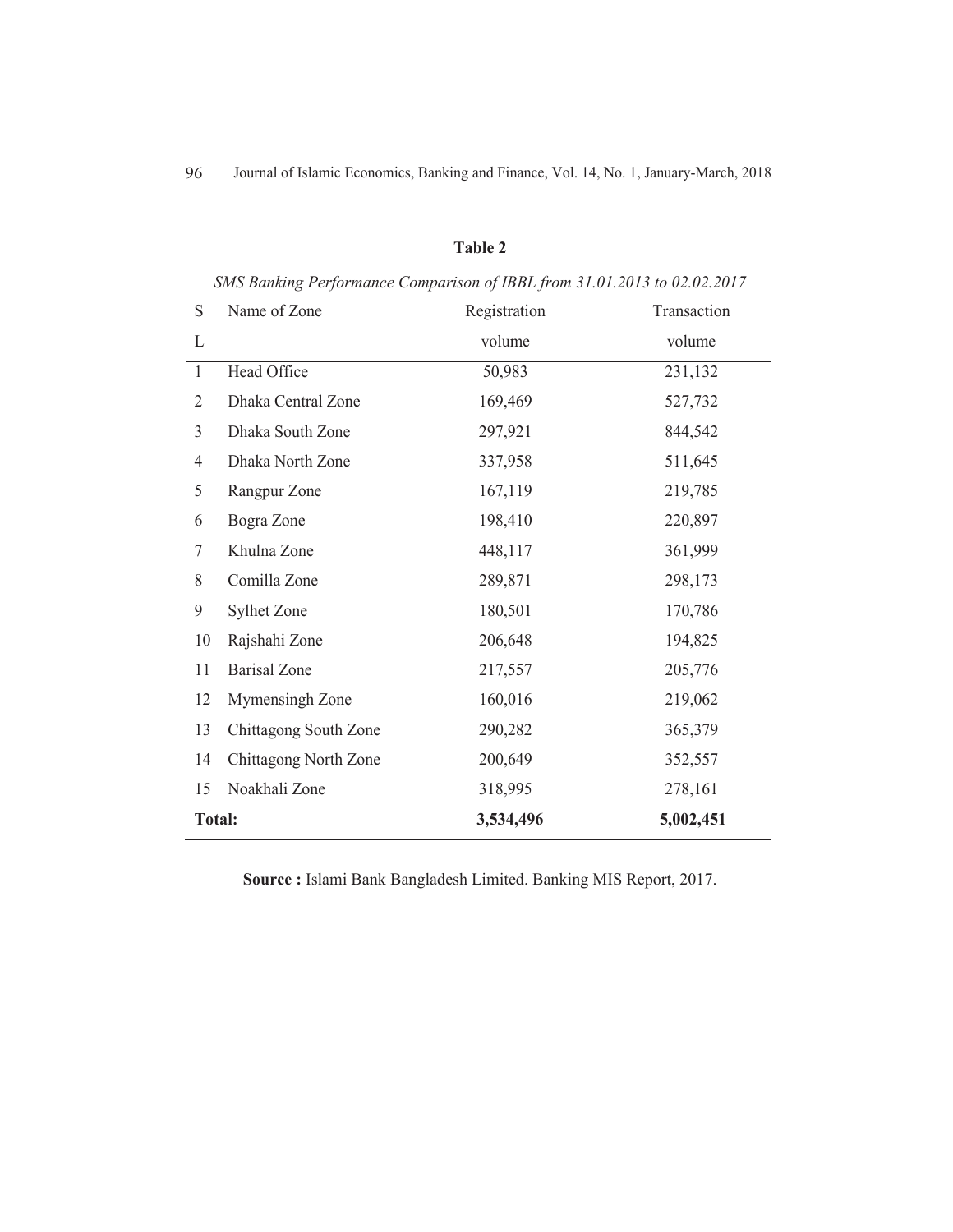# **Table 3**

| SL             | Name of Zone          | Registration | Transaction |  |
|----------------|-----------------------|--------------|-------------|--|
|                |                       | volume       | volume      |  |
| $\,1$          | Head Office           | 12,076       | 1002593     |  |
| $\mathbf{2}$   | Dhaka Central Zone    | 29,232       | 1014959     |  |
| $\mathfrak{Z}$ | Dhaka South Zone      | 10,356       | 357701      |  |
| $\overline{4}$ | Dhaka North Zone      | 23,957       | 718885      |  |
| 5              | Rangpur Zone          | 6,330        | 201349      |  |
| 6              | Bogra Zone            | 4,432        | 190313      |  |
| 7              | Khulna Zone           | 12,784       | 429916      |  |
| $8\,$          | Comilla Zone          | 6,427        | 312233      |  |
| 9              | Sylhet Zone           | 9,500        | 245848      |  |
| 10             | Rajshahi Zone         | 15,646       | 365776      |  |
| 11             | <b>Barisal</b> Zone   | 5,261        | 193023      |  |
| 12             | Mymensingh Zone       | 5,188        | 202132      |  |
| 13             | Chittagong South Zone | 12,940       | 428898      |  |
| 14             | Chittagong North Zone | 8,900        | 249633      |  |
| 15             | Noakhali Zone         | 10,524       | 360119      |  |
| 16             | Corporate Branch      | 19,272       | 684774      |  |
| Total:         |                       | 192,825      | 69,58,152   |  |

*I-Banking Performance Comparison of IBBL from 31.01.2013 to 02.02.2017.*

**Source :** Islami Bank Bangladesh Limited. Banking MIS Report, 2017.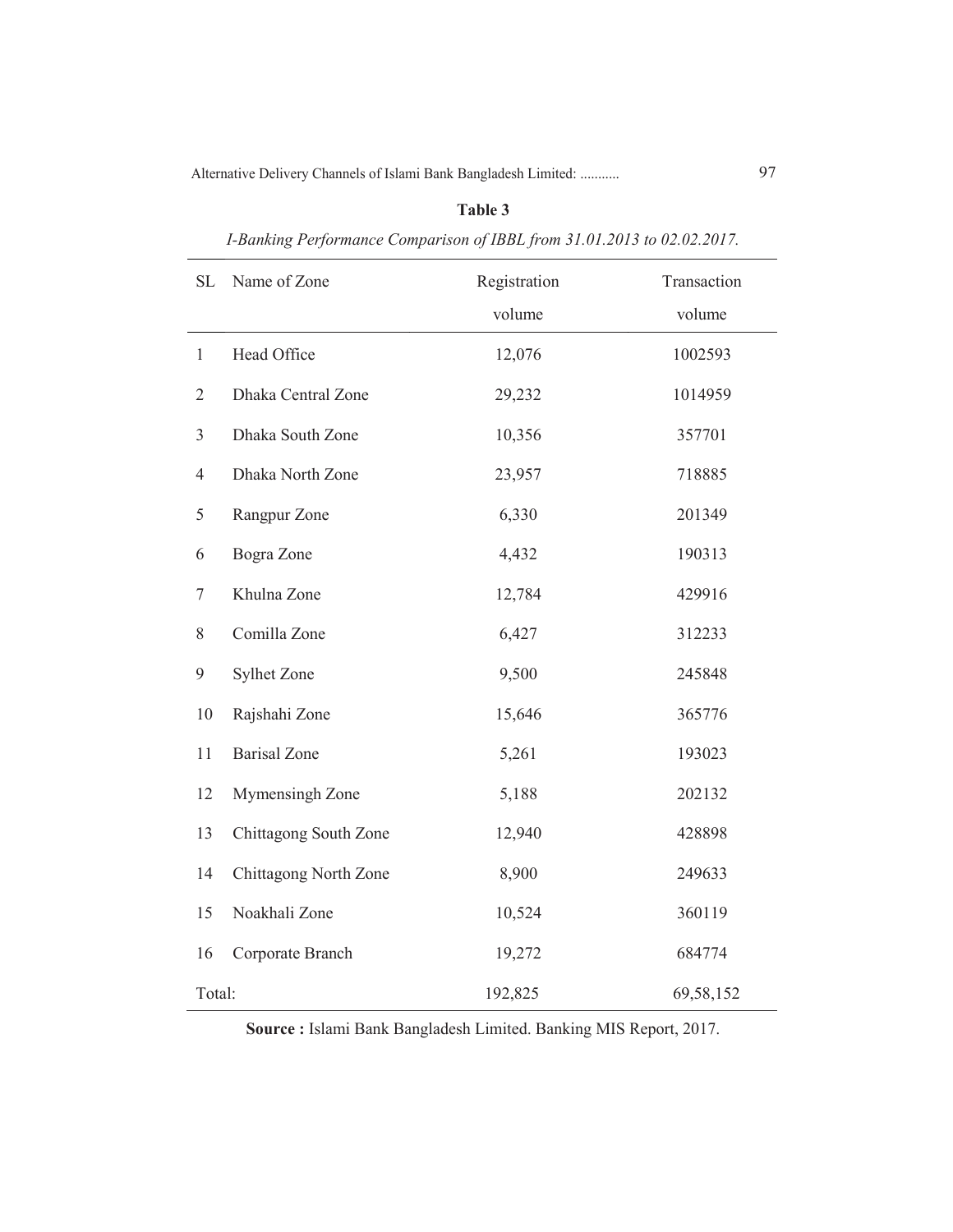# **Table 4**

|                  |                     | ADC products of IBBL |           |            |      |         |        |        |
|------------------|---------------------|----------------------|-----------|------------|------|---------|--------|--------|
|                  |                     | <b>ATM</b>           | I-Banking | <b>SMS</b> | Hajj | Khidmah | Travel | $M-$   |
| <b>SL</b>        | Zone name           | Card                 |           | Banking    | Card | Credit  | Card   | Cash   |
|                  |                     |                      |           |            |      | Card    |        |        |
| $\mathbf{1}$     | Dhaka East          | 101122               | 181409    | 79064      | 1290 | 920     | 200    | 188000 |
|                  | Zone                |                      |           |            |      |         |        |        |
| $\overline{2}$   | Dhaka               | 65269                | 150880    | 71001      | 2650 | 1935    | 750    | 108000 |
|                  | Central Zone        |                      |           |            |      |         |        |        |
| $\overline{3}$   | Dhaka South         | 53218                | 106709    | 35718      | 1315 | 1020    | 100    | 128500 |
|                  | Zone                |                      |           |            |      |         |        |        |
| $\overline{4}$   | Dhaka North         | 81657                | 185462    | 66269      | 2245 | 1755    | 200    | 147500 |
|                  | Zone                |                      |           |            |      |         |        |        |
| $\sqrt{5}$       | Bogra Zone          | 99299                | 146667    | 61608      | 1075 | 685     | 50     | 140000 |
| 6                | Khulna Zone         | 107559               | 202377    | 69806      | 1200 | 770     | 100    | 158000 |
| $\boldsymbol{7}$ | Comilla Zone        | 178384               | 276031    | 137142     | 1200 | 765     | 50     | 166000 |
| 8                | Sylhet Zone         | 115951               | 172820    | 88679      | 1800 | 1215    | 100    | 143500 |
| 9                | Rajshahi            | 85085                | 151848    | 63949      | 1150 | 755     | 200    | 144500 |
|                  | Zone                |                      |           |            |      |         |        |        |
| 10               | <b>Barisal</b> Zone | 78099                | 130244    | 65063      | 1045 | 645     | 50     | 135000 |
| 11               | Mymensingh          | 75817                | 122219    | 60144      | 925  | 565     | 50     | 144500 |
|                  | Zone                |                      |           |            |      |         |        |        |
| 12               | Chittagong          | 150475               | 212858    | 95955      | 1350 | 820     | 50     | 148500 |
|                  | South Zone          |                      |           |            |      |         |        |        |
| 13               | Chittagong          | 110182               | 176362    | 78023      | 1485 | 985     | 150    | 133500 |
|                  | North Zone          |                      |           |            |      |         |        |        |
| 14               | Corporate           | 16860                | 45085     | 25253      | 1250 | 1500    | 300    | 100500 |
|                  | <b>Branch</b>       |                      |           |            |      |         |        |        |

# *ADC Target of IBBL for 2017 (No. of Registered Account)*

**Source :** The Business Development Conference (IBBL), 2017, pp.222-227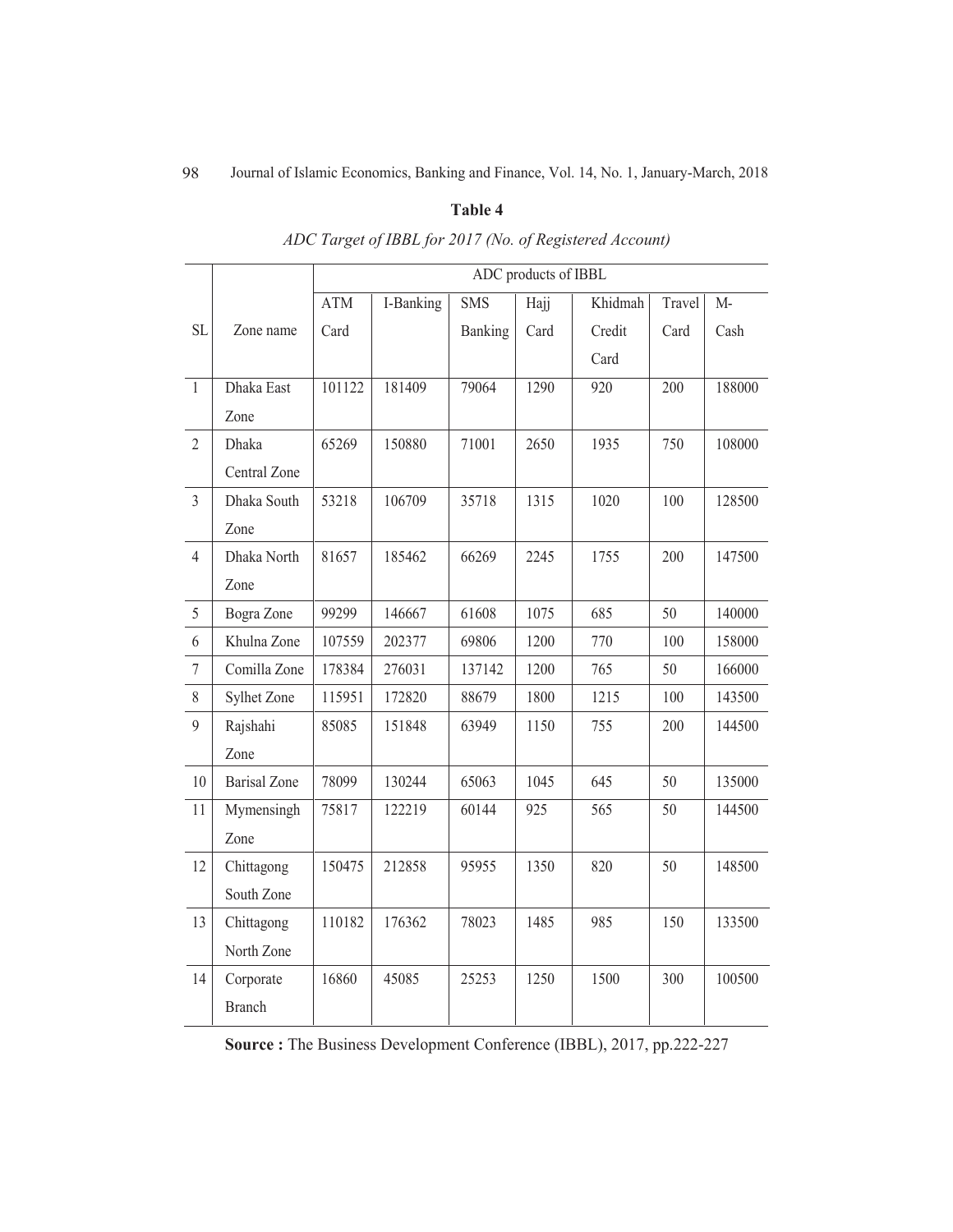

# **Appendix C: List of Figures**

 *Figure 1: Trends of ADC Products of IBBL (in terms of transaction volume)*

*Source :* The Business Development Conference (IBBL), 2017, p.93

# **Figure 2: Zonal Position for SMS Banking Performance (No. of Registration) of IBBL**



**Source :** Islami Bank Bangladesh Limited. Banking MIS Report, 2017.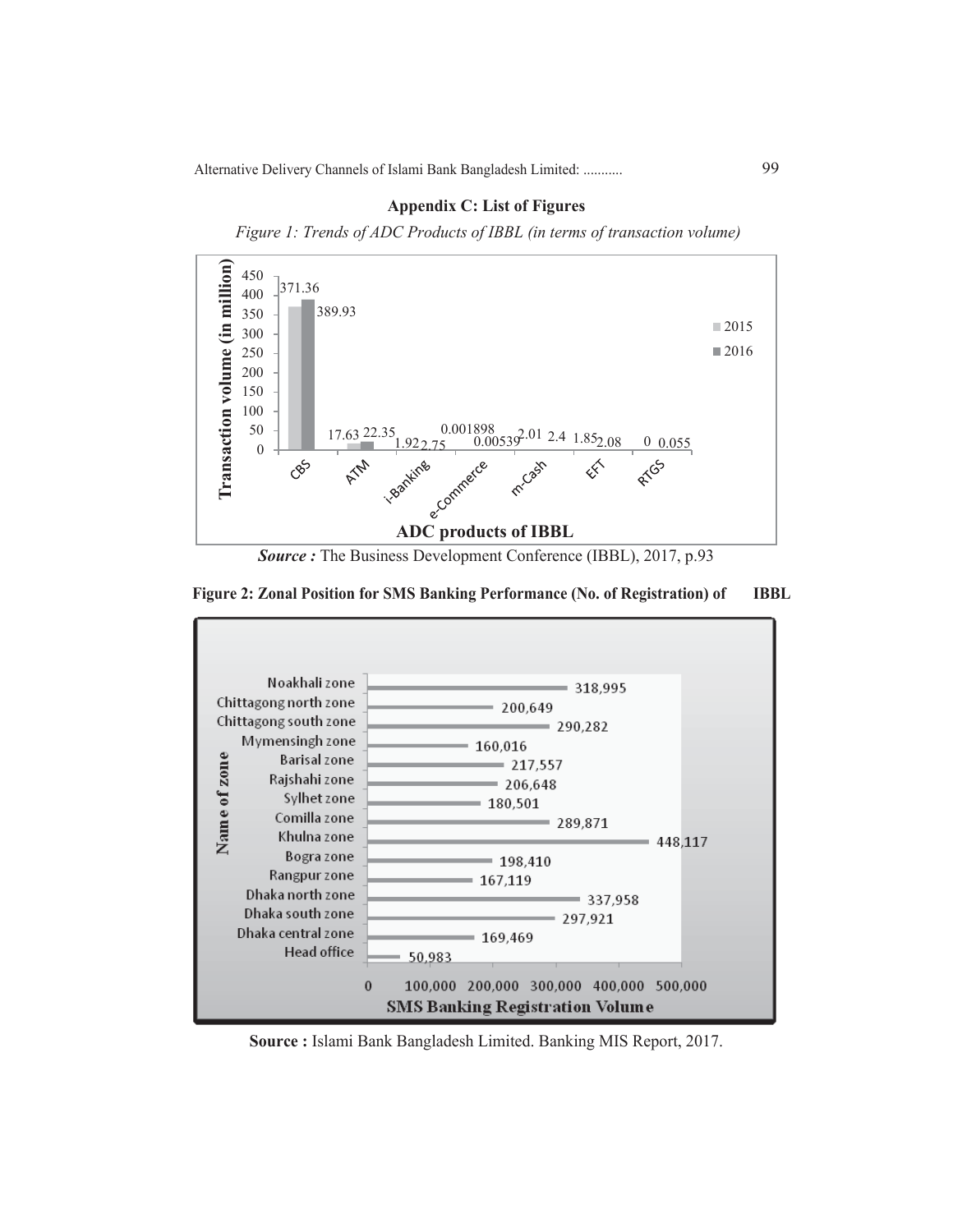



Source: Islami Bank Bangladesh Limited. Banking MIS Report, 2017.



**Figure 4: Zonal Position for I-Banking Performance (No. of Registration) of IBBL**

Source: Islami Bank Bangladesh Limited. Banking MIS Report, 2017.